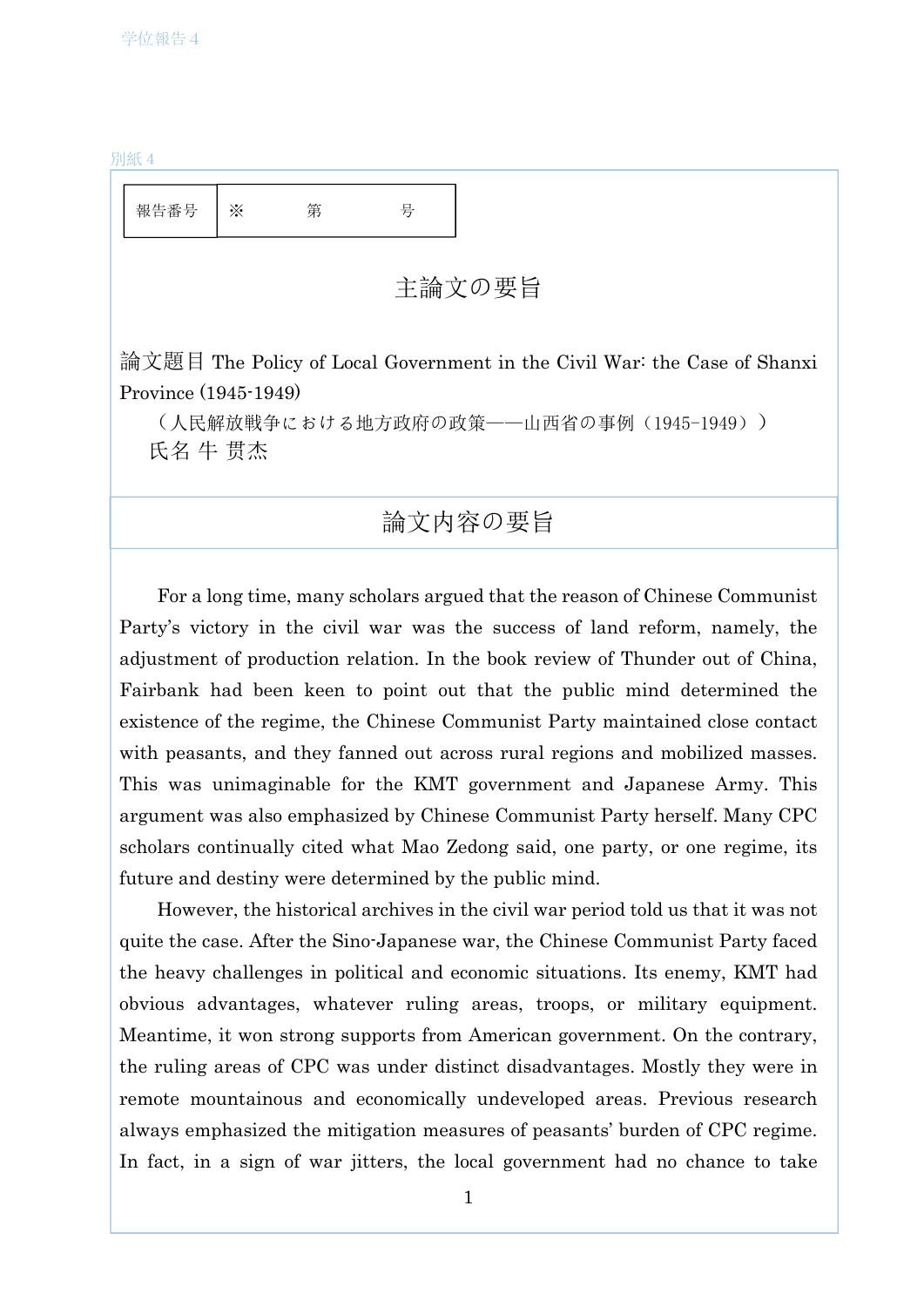recuperate policy. According to archive, we found the fact that the local government left no stone unturned to adopt the measures of rehabilitation policy, reducing the burden of taxation and cost, meanwhile, to collect money for the war. Therefore, the economic efficiency of both governments in the war determined the result of the civil war. Based on the investigation and analysis of local archives in the collection of Shanxi Jincheng city archives museum, this research observed how the CPC government realized its economic efficiency in the civil war period. At that time, the local government was faced with very strong economic pressure, which to recovery production and consolidate new political power, and at the same time to increase the production intensity and better for the supply of soldiers and grains.

My study attempted to explain why CPC made such a great success in the civil war, from the perspective of the work of basic county government. Furthermore, the determinants of success were not entirely the institutional innovation and the adjustment of land relationship. More important reason was the production based on the agriculture achieved great progress and the optimal allocation of the production efficiency, and the government avoided the diversified defects of the market, by way of organizing and advising agriculture production. Comparing with KMT placing emphasis on the developing industrialization, and priority to develop the industry and commerce and banking business, the CPC kept to the agriculturalization development road. Based on China's national condition, which became the main reason of winning the civil war.

In the late anti-Japanese war period, Shanxi became one of earliest provinces of the establishment of primary government of CPC. On April 28th, 1945, Jincheng County government was established, under the administration of the Fourth Administrative Office, Taiyue Border Regional Government. Jinsui Border Regional Government was established in the period of anti-Japanese war. For a long time, many scholars attributed the reason of CPC winning the civil war to the revolutionary institutional innovation. For economic development, many scholars from political economic perspective, focused on the adjusting of relations of production, namely, regarding land revolution as the most critical factor. Besides the rigid institutional factor, another important factor is that CPC local primary government could obey the whole situation of war preparation and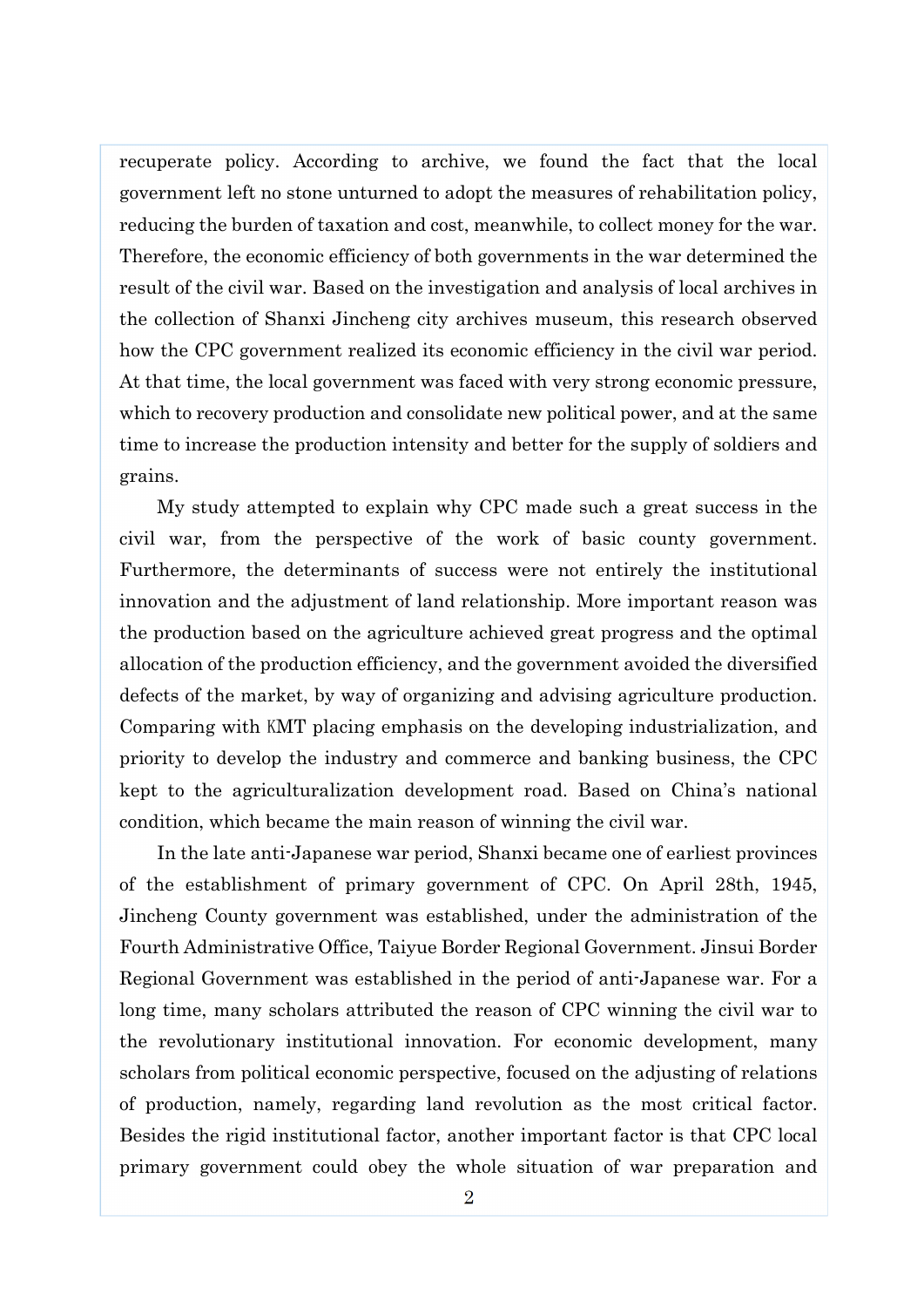effectively use policy levers to carry out the orders of Central government. This is involved the important proposition of the early practice of the ruling ability of CPC. The Jincheng archive museum had complete collection of Jincheng County government archives in civil war. From them we found that, after the period of anti-Japanese war, all work of Jincheng County government was very arduous and urgent, on the one hand actively preparing the war to provide the supply to the front, on the other hand strengthening economic development and adjustment to consolidate the base of the new regime. No doubt, the taxes and financial expenditure of Jincheng County government was increasing, instead of decreasing.

This archives collection was complete and systematic, especially its economic archive, which has high history research value and was excellent reference to understand current China. According to the time logic, the archives was divided into five dossiers, including spring loan, summer plant, autumn harvest, winter education, industry and mining enterprises, finance, taxes, military supply, and so on. Another major source is the archive of Jinsui Border Regional government, collected in Xing County archives museum, which also was used by scholars in recent years. I discussed the agricultural calendar published by CPC. As we know, the calendar was a part of daily time management of Chinese people. However, in the civil war time, this calendar became an effective tool of CPC local government carrying on policy propaganda and social mobilization. A color edition of Agricultural Calendar in 1948 laid quietly in Xing County archives museum, Shanxi province. It was issued by a CPC local government, Jizhong administrate office in 1948. The calendar was stereotype printing, sextodecimo, with 48 pages, and published by the Jizhong Xinhua bookstore.

Political propaganda in agricultural calendar were made from the following three perspectives.

Firstly, the policy of CPC and its army was greatly propagandized in the calendar. The basic principles of Chinese People's Liberation Army were printed in a prominent place on the front page of the calendar, namely, combining all the oppressed class, including workers, farmers, soldiers, students, and merchants, all of democracy parties, all minor ethnic groups, all aliens, and other patriots, organized national united front, and overthrew Chiang Kai-shek's autocracy government, and set up a democratic coalition government. It said that we would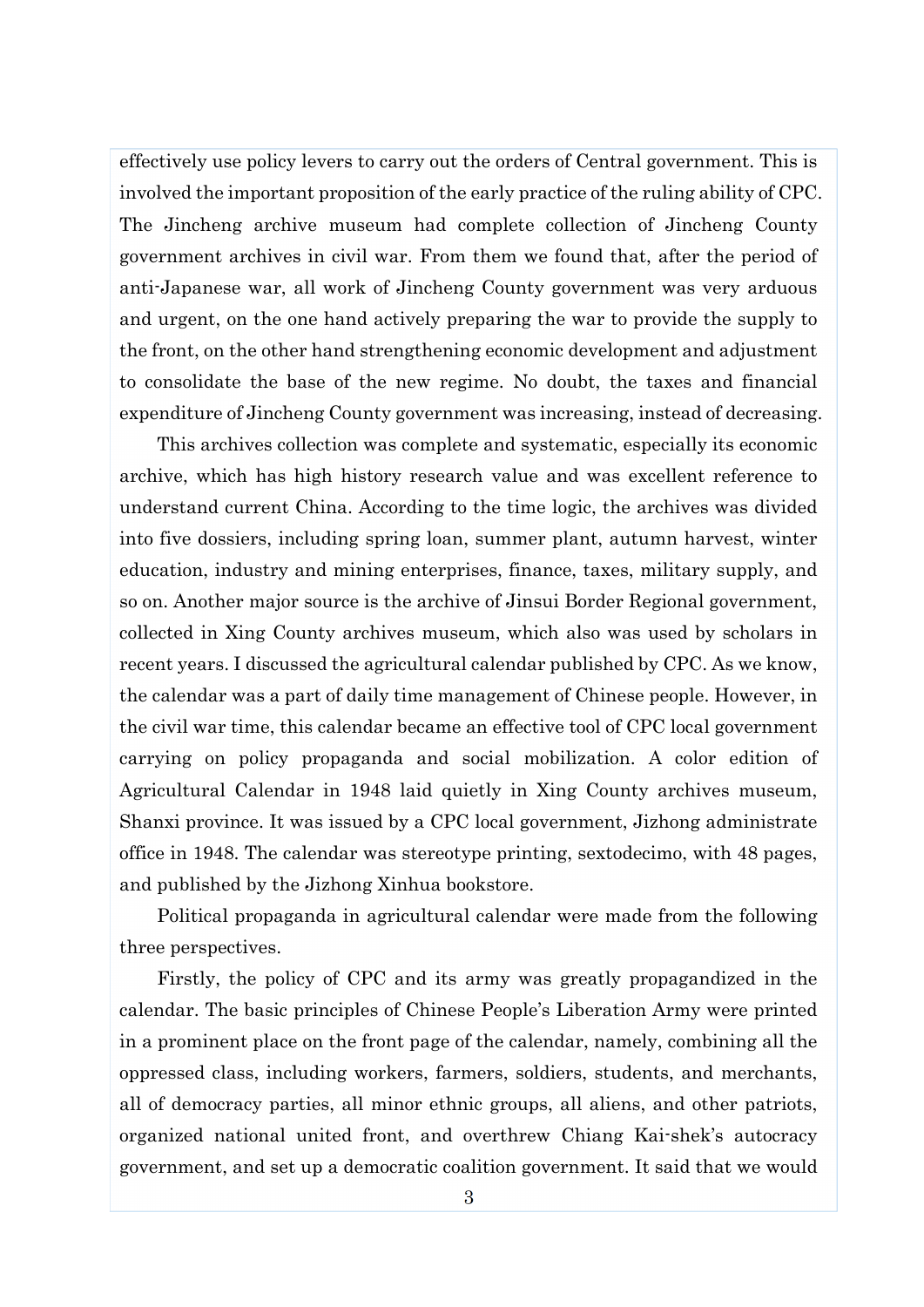abolish the autocrat institutions of KMT regime, and apply the people's democratic system, and guard the liberty of people, including speech, publication, assembly, and association.

Secondly, anti-war sentiments were propagandized in the calendar. CPC emphasized the truth that it was KMT that fought a civil war, regardless of the people's peaceful willing. The propaganda of anti-Chiang Kai-shek was seen everywhere in the calendar. Two greatest parties at that time, conducted distinct policies for national future problem, which was the interest of the public. Its result was, who complied with the people, would win the civil war. CPC government took advantages of people's emotion of desiring for peace and ending the civil war and emphasized the common national feeling through advocating anti Chiang Kaishek, which brought the mass close to CPC. Meantime, the political propaganda pushed the peasants against KMT, through the land reform and the movement of Complaining which disclosed KMT's disgusting conducts by the mouth of the peasant, and made the mass understand this difficult situation which was caused by KMT. Thus, the peasants should overthrow the rulership of KMT under the leadership of CPC.

Thirdly, the calendar advocated the peace-willing and democracy consciousness, and mobilized the public on its side, together against KMT government. For example, CPC government admitted the equal right and freedom of micro ethnic groups in China; denied all traitorous treaties and foreign debts signed by KMT government; asking American government to withdraw its troops in China, and so on.

Fourthly, it disclosed the betrayal behavior of KMT and criticized the nature of aggression of American diplomatic policy of "help KMT" in the calendar. Many memorial days of national shame caused by KMT were listed in the calendar. For example, in the explanation of National Shame Day of Northeast Incident, it emphasized that Chiang Kai-shek's clique took the measures of non-resistance, which was resulted in the fall of east northern three provinces.

Fifthly, it propagandized the political ideology of "only CPC could save China". The important anniversaries include Liberation Day in Northeast China, August 13th anti-Japanese war Anniversary, embodied Chinese nationalism and patriotism. It made peasants to recall the difficulty in anti-Japanese war, full of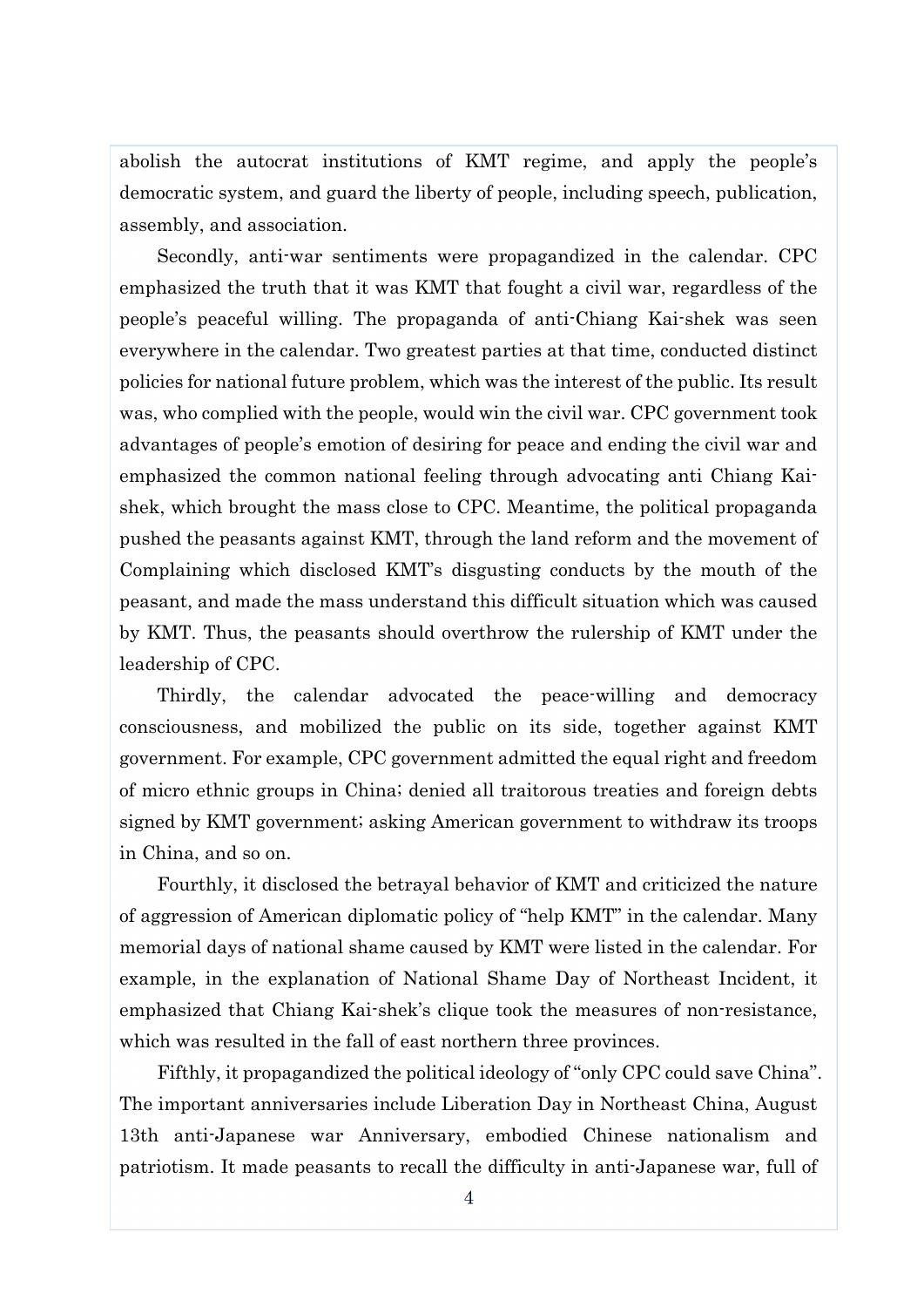hardship and setbacks in modern China history, and made them not to forget the national humiliation and revitalize China. Most of all, the calendar conveyed such idea, that only CPC could lead people to achieve ultimate victory and realize the aspiration of peace.

Using National Revolutionary Society, Yan Xishan limited and defended the expansion of above two forces. As we know, Reasonable Group and League of Sacrifice for National Salvation were opposite groups. Even though the member of National Revolutionary Society declared that the society represented the broadest interests in Shanxi, in reality it adopted double standards for them. Yan Xishan was disgusted against the forces of KMT in Shanxi province. He never mentioned Chiang Kai-shek. The testament of Zhao Daiwen, the vice president of National Revolutionary Society, showed the contradiction between the society and KMT. However, it was hard to really enter into the village to mobilize the mass. Even though so many members, all of literary materials pointed out that the name list existed great problems, and many people joined it without understanding. Depending on such organization to control rural society, its effect was naturally unsatisfactory.

There were some limited factors in the development of education in Jinsui Border Region. Firstly, the educational foundation was weak, where lies in the mountain of Lvliang, lack of convenient geographic and traffic environment. Secondly, the education level of the population generally lowed, lots of illiteracy. According to the statistics in 1940, "the illiteracy was more than 90% in the total population." Thirdly, the educational achievements were lost in the war time.

The development of the education of primary school in Jinsui Border Region consisted of three phrases. The first was the exploration stage, from 1940 to 1943. At the beginning of the new regime was founded, the administrative office emphasized political education of anti-Japanese and neglected the practical knowledge in rural society. Based on the poor educational foundation, the urban education mode was applied to the Jinsui, so it had not formed the appropriate educational policies adapt to the students in Jinsui Border Region. The education was not closely connected with the practice. The second stage was on the right track, from 1943 to 1946. In this stage, the mass improved their political and economic life, and asked for more cultural and educational life. On this account,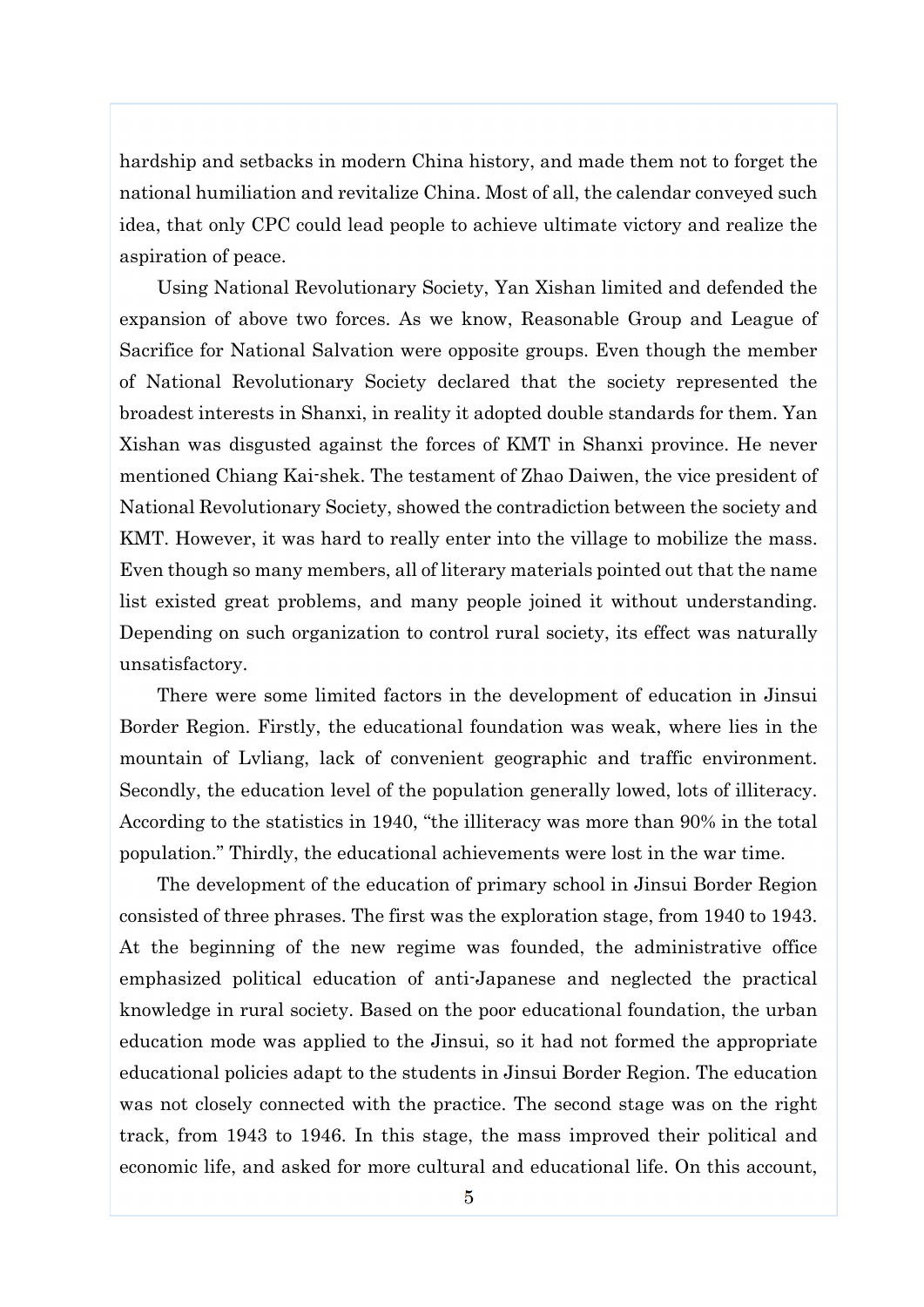the administrative office drew up new policies, and related the education to the war, production, society, family, and the public. The third stage was formalization stage, from 1946 to 1949. The concrete improvement measures were including: first, the government remolded the old type intellectual, and asked them to improve their idea and ability, using the teaching methods of new democracy. Secondly, the former education of primary school had not connected to household production, and overemphasized the school production, so that it affected the teaching activities. Basic government and school should carry out good cooperation, so that to promote constructive interactions between society and education. Thirdly, in the process of "running by the people and supporting by the government", the government should strengthen the guidance of private primary school, and really satisfied the needs of all children.

The ideological and political education was the key content in the textbook. It helped the students set up correct worldview and outlook. The students also should accept the revolutionary, military, and patriotism education. The textbook helped the students learn more knowledge about party, government, and the army. By the learning the textbook, the students remolded their old ideas, and armed with revolutionary idea, while affecting the unaccepted education persons in rural society. Another characteristic of the textbook was of the importance of labor production. Contrast with the textbook of KMT, there was more than a quarter content related to the labor production in textbook from border region, while the latter had hardly any such content.

Compared with former research focused on the military and political explanation, this paper chose three micro-objects which had drawn little attention of previous researches, an agricultural calendar, an organization of National Revolutional Society, and the educational development of primary school. From these unrelated things, we could find the reason of CPC's victory in the civil war.

The observations made in this paper could suggest; While fought against KMT, CPC tried to develop agricultural economy to mobilize every available resource for the purpose of civil war. Its policy had three features. Firstly, CPC politicized local population with its ideology and viewpoints. Secondly, in order to do so, it had to satisfy the needs of local population, youth, intellectual, women and minority groups, such as land ownership, safety, and security of life, better